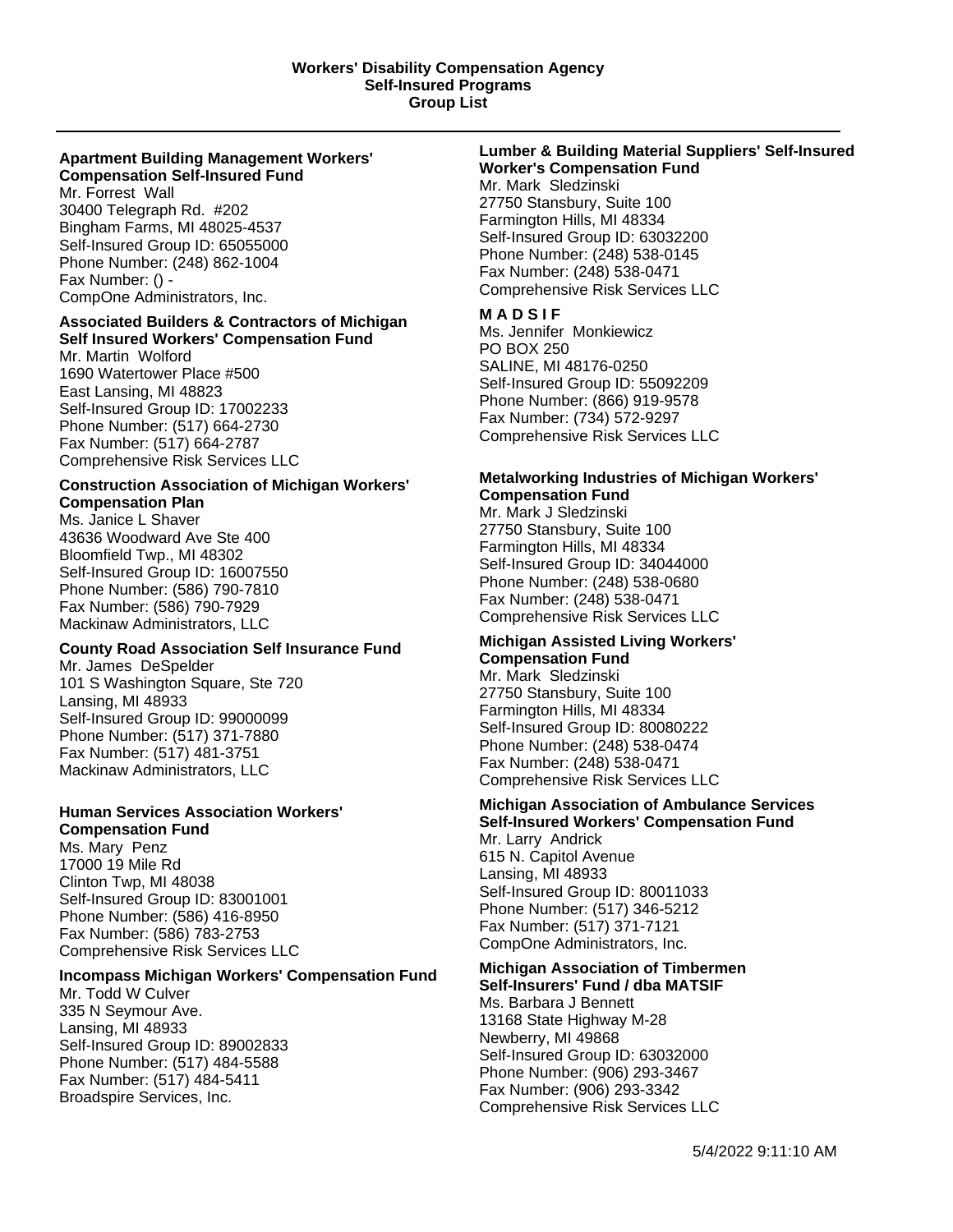#### **Workers' Disability Compensation Agency Self-Insured Programs Group List**

#### **Michigan Bankers Workers' Compensation Fund**

Ms. Natisha Jorae 507 South Grand Lansing, MI 48933 Self-Insured Group ID: 60055443 Phone Number: (517) 485-3600 Fax Number: (517) 485-8515 CompOne Administrators, Inc.

#### **Michigan Cleaning Fund**

Mr. Martin Wolford 1690 Watertower Place #500 East Lansing, MI 48823 Self-Insured Group ID: 72002344 Phone Number: (517) 664-2730 Fax Number: (517) 664-2787 Comprehensive Risk Services LLC

## **Michigan Clubs Self-Insurance Fund**

Mr. Martin Wolford 1690 Watertower Place, #500 East Lansing, MI 48823 Self-Insured Group ID: 79099099 Phone Number: (517) 664-2730 Fax Number: (517) 664-2787 Sedgwick Claims Management Services, Inc.

## **Michigan Counties Workers' Compensation Fund**

Mr. Timothy K McGuire 431 S Capitol Ave Lansing, MI 48933 Self-Insured Group ID: 99900100 Phone Number: (517) 712-4899 Fax Number: (517) 482-4599 CompOne Administrators, Inc.

## **Michigan Food Processors & Distribution Fund**

Mr. Martin Wolford 1690 Watertower Place, Ste 500 East Lansing, MI 48823 Self-Insured Group ID: 20008080 Phone Number: (517) 664-2730 Fax Number: (517) 664-2787 Sedgwick Claims Management Services, Inc.

## **Michigan Grocers Fund**

Mr. Martin Wolford 1690 Watertower Place #500 East Lansing, MI 48823 Self-Insured Group ID: 99909125 Phone Number: (517) 664-2730 Fax Number: (517) 664-2787 Sedgwick Claims Management Services, Inc.

#### **Michigan Horticulture Industries Self-Insured Workers' Compensation Fund** Mr. Martin Wolford 1690 Watertower Place #500 East Lansing, MI 48823 Self-Insured Group ID: 01751133

Phone Number: (517) 664-2730 Fax Number: (517) 664-2787 Sedgwick Claims Management Services, Inc.

# **Michigan Independent Colleges & Universities Workers' Compensation Fund** Ms. Rhonda Roorda

One Michigan Avenue, Suite 950 Lansing, MI 48933-1707 Self-Insured Group ID: 82008200 Phone Number: (517) 372-9160 Fax Number: (517) 372-9165 Broadspire Services, Inc.

# **Michigan McDonald's Operators Association Self Insurance Fund**

Ms. Donna Zarb 2600 S Telegraph Rd Ste 100 Bloomfield Hills, MI 48302 Self-Insured Group ID: 58099881 Phone Number: (248) 505-1975 Fax Number: (866) 245-7240 Michigan Claim Service DBA The ASU Group

#### **Michigan Municipal League Workers' Compensation Self-Insured Fund**

Mr. Michael Forster 1675 Green Road Ann Arbor, MI 48105-2530 Self-Insured Group ID: 99909000 Phone Number: (734) 669-6340 Fax Number: (734) 741-1774 Meadowbrook, Inc., dba Meadowbrook Claims Service

## **Michigan Restaurant and Lodging Fund**

Mr. Martin Wolford 1690 Watertower Place #500 East Lansing, MI 48823 Self-Insured Group ID: 58064500 Phone Number: (517) 664-2730 Fax Number: (517) 664-2787 Mackinaw Administrators, LLC

#### **Northwest Michigan Industrial Association Workers' Compensation Fund**

Mr. Dennis Muth 1368 Business Park Drive Traverse City, MI 49696 Self-Insured Group ID: 39022028 Phone Number: (231) 922-7220 Fax Number: (231) 922-7275 Comprehensive Risk Services LLC